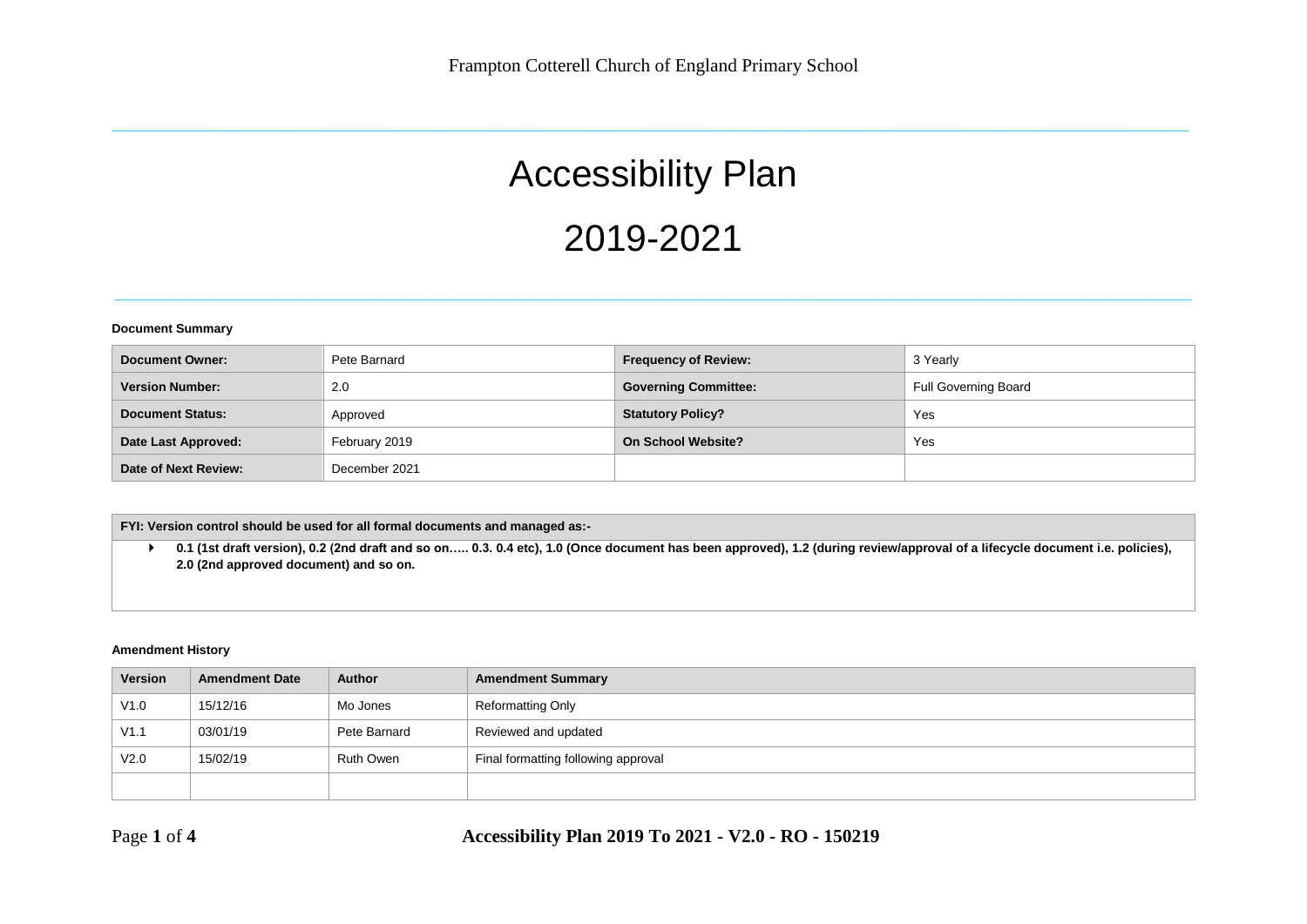## **Frampton Cotterell CE Primary School Accessibility Plan 2019-21**

| <b>Outcomes</b>                                                                                                                                                                                                                                                                                                                                       | <b>Actions</b>                                                                                                                                                                                                                                                                                           | <b>Resources</b>                        | <b>Responsibility</b>              | <b>Timescale</b>  |
|-------------------------------------------------------------------------------------------------------------------------------------------------------------------------------------------------------------------------------------------------------------------------------------------------------------------------------------------------------|----------------------------------------------------------------------------------------------------------------------------------------------------------------------------------------------------------------------------------------------------------------------------------------------------------|-----------------------------------------|------------------------------------|-------------------|
| • Staff are aware of accessibility issues in school.<br>• Staff use yellow backgrounds (paper or IWB<br>etc) and coloured acetate strips to help identified<br>children's reading.                                                                                                                                                                    | Discussions at pupil progress meetings and SENCo<br>surgeries to address any issues relating to accessibility.                                                                                                                                                                                           |                                         | Head, SENCo and<br>classteachers   | 3x year           |
| • All children are aware of the activities &<br>timings for each day.<br>• Classrooms are 'dyslexia friendly'<br>• Staff are aware of and take into account<br>vulnerable groups and/or individuals in planning,<br>school trips etc                                                                                                                  | Ensure all classes have a visual timetable displayed.<br>Use staff meetings to maintain a focus on 'dyslexia<br>friendly' classrooms.<br>Highlight vulnerable children in data tracking.                                                                                                                 | Staff meeting time<br>and SEN surgeries | SENCo and<br>classteachers<br>Head | ongoing           |
| • Touch typing is taught from<br>Year 3 (or younger if hand size allows) to aid those<br>with mobility/ dexterity problems.                                                                                                                                                                                                                           | Use Nessy touch typing to systematically build up skills<br>enabling identified pupils to record more effectively.                                                                                                                                                                                       | Intervention groups                     | SENCo and teachers                 | ongoing           |
| • Work is well-differentiated and all children<br>have equal access to the curriculum.<br>• All children are challenged at their appropriate<br>level.                                                                                                                                                                                                | SLT and subject leaders scrutinise planning with a focus<br>on differentiation/appropriate challenge.<br>Share findings and highlight any areas for development.<br>Staff meetings are conducted around 'challenge' and<br>especially how this should be scaffolded for pupils with<br>additional needs. | SLT time and<br>staff meeting time      | Head, SLT and<br>subject leaders   | 3x yearly         |
| • Children and staff are aware of a variety of<br>'differences'; these are accepted and celebrated<br>throughout school.<br>• 'Faith Days' take place 3x per year to highlight<br>and celebrate different world faiths. These will<br>include identifying and celebrating similarities and<br>differences between various faiths and<br>Christianity. | Include a variety of 'differences' e.g. disabilities,<br>cultures, talents through assemblies and visitors to<br>school                                                                                                                                                                                  |                                         | Head and<br>clasteachers           | ongoing           |
| • IT is used successfully to support access to the<br>curriculum as required.                                                                                                                                                                                                                                                                         | Staff meetings share effective practice and resources.                                                                                                                                                                                                                                                   | ICT budget                              | ICT subject leader                 | At least annually |

**CURRICULUM**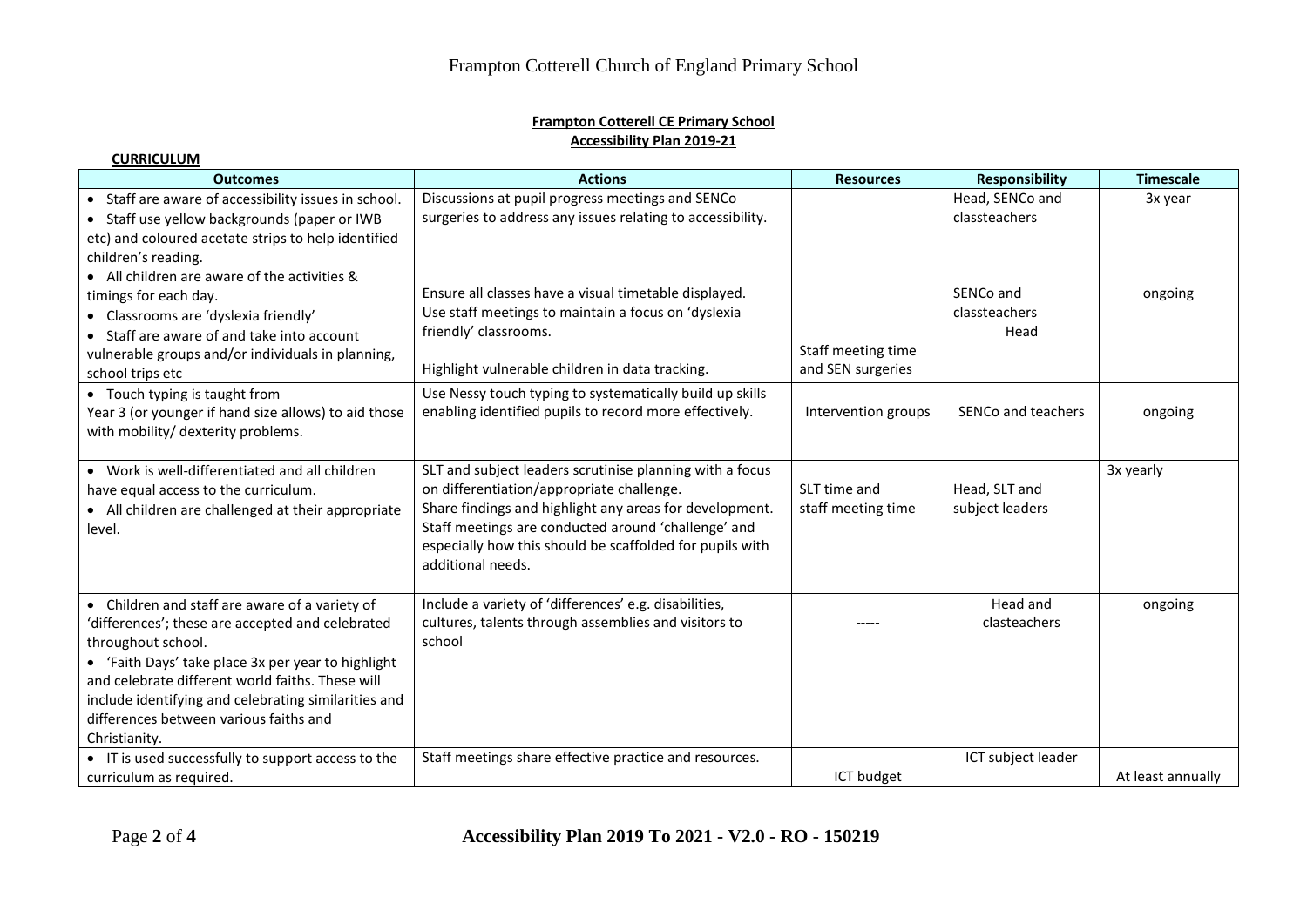## **BUILDINGS**

| <b>Outcomes</b>                                  | <b>Actions</b>                                            | <b>Resources</b>    | <b>Responsibility</b>     | <b>Timescale</b> |
|--------------------------------------------------|-----------------------------------------------------------|---------------------|---------------------------|------------------|
| • Physical access to the school building is      | Annual H&S inspection with accessibility as focus to      |                     | <b>Head and Governors</b> | annually         |
| assessed annually and improvements identified    | identify areas for improvement e.g. repainting edges of   | Varied depending on |                           |                  |
| and acted on.                                    | stairs etc. Plan for improvement costed and timetabled    | H&S inspection      |                           |                  |
|                                                  | and presented to Governing Body.                          | outcomes            |                           |                  |
|                                                  | Individual pupil needs taken into account when deciding   |                     |                           |                  |
|                                                  | allocation of classrooms. Risk assessment carried out for |                     |                           |                  |
|                                                  | pupils with additional needs or disabilities who are new  |                     |                           |                  |
|                                                  | to the school.                                            |                     |                           |                  |
|                                                  | School Premises Committee to meet 3x per year to          |                     |                           |                  |
|                                                  | assess site and implement/update action log.              |                     |                           |                  |
| • Outside environment is accessible to all       | Develop the outside area for learning and play and        | Devolved capital    |                           |                  |
| children                                         | ensure that all children can access the improved          | budget              |                           | ongoing          |
|                                                  | facilities/equipment.                                     |                     | Head, Governors and       |                  |
|                                                  | Provide additional adult supervision where required for   |                     | outdoor learning          |                  |
|                                                  | identified children to use equipment safely.              | Staffing budget     | subject leader            |                  |
|                                                  | All children with 1:1 support to be supported by an       |                     |                           |                  |
|                                                  | appropriate adult at break and lunch time (where          |                     |                           |                  |
|                                                  | appropriate)                                              |                     |                           |                  |
| • Parking for a car/taxi with a disabled driver  | None required                                             |                     |                           |                  |
| and/or passenger is available with dropped kerb. |                                                           |                     |                           |                  |
|                                                  |                                                           |                     |                           |                  |
|                                                  |                                                           |                     |                           |                  |
|                                                  |                                                           |                     |                           |                  |
|                                                  |                                                           |                     |                           |                  |
|                                                  |                                                           |                     |                           |                  |
|                                                  |                                                           |                     |                           |                  |